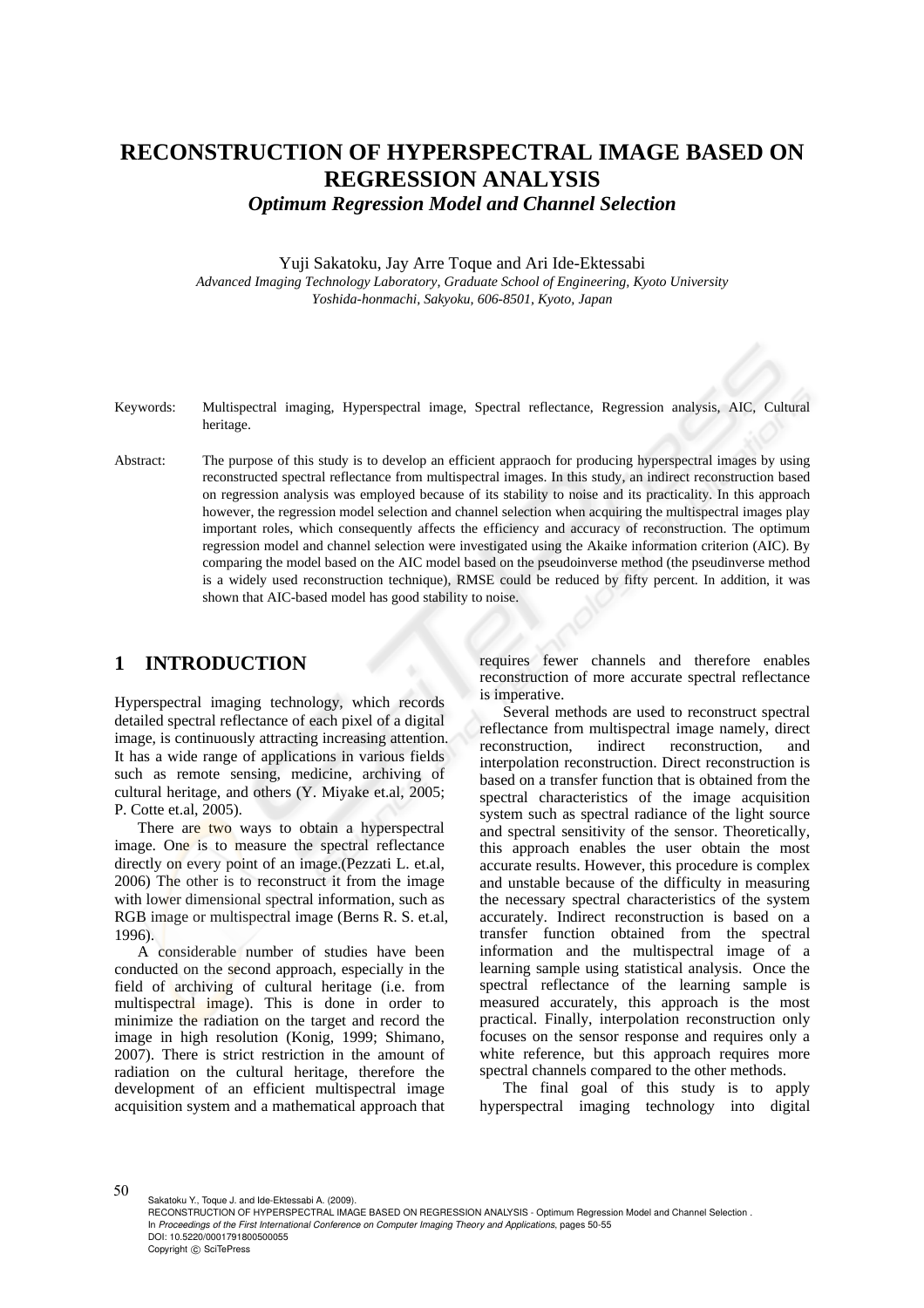archiving of cultural heritage with corresponding material analysis. For this purpose, the image acquisition system should be stable and safe for the target. In this study, the indirect method was selected since it is the most practical approach especially in the analysis of cultural heritage. Regression analysis was used in obtaining the transfer functions. The target used was a color chart made of pigments commonly used in classical Japanese painted arts.

There has been no study that tried to investigate the optimum regression model for a spectral reflectance reconstruction. Adopting Akaike's information criterion (AIC) as the criterion of model selection, the optimum regression model was investigated. In addition, a new statistical approach for determining the number of channels and selecting the optimum combination were also explored.

# **2 LINEAR TRANSFER MODEL FOR RECONSTRUCTION OF SPECTRAL REFLECTANCE**

### **2.1 General Model to Reconstruct Spectral Reflectance**

The relationship between the response of the camera sensor from each channel which is defined as the sensor which has certain spectral sensitivity band, and spectral reflectance of the target is generally expressed as

$$
\mathbf{p} = \int \mathbf{C}(\lambda) L(\lambda) r(\lambda) d\lambda + \mathbf{e}
$$
 (1)

where **p** is an  $M \times 1$  vector consisting of the response from the *M*-channel sensor,  $C(\lambda)$  is an *M*  $\times$  1 vector of spectral sensitivity of the sensor,  $L(\lambda)$ is the spectral radiance of the illumination,  $r(\lambda)$  is the spectral reflectance of the target, and **e** is an *M*  $\times$  1 additive noise vector. For mathematical convenience, equation (1) can be expressed with a vector space notation as follows:

$$
\mathbf{p} = \mathbf{C} \mathbf{L} \mathbf{r} + \mathbf{e}
$$
 (2)

where **C** is an  $M \times N$  matrix of spectral sensitivity of the sensor, **L** is an  $N \times N$  diagonal matrix of spectral radiance of the illumination, and **r** is an *N* × 1 spectral reflectance vector of the target. This expression shows that there is a linear relationship between the sensor response and spectral reflectance of the target. Therefore the transfer function from

the sensor response to the spectral reflectance can be expressed as a matrix. Indirect reconstruction approach is required for solving this inverse problem.

# **2.2 Regression Model for Spectral Reflectance Reconstruction**

There are several methods available in obtaining the transfer function for indirect reconstruction. In this paper a method for constructing the optimum regression model is proposed. Furthermore the result is compared with the pseudoinverse method (R. S. Bern, 2005), which is a widely used approach, in order to reconstruct the spectral reflectance based on regression analysis. In the new approach suggested,, Akaike's information criterion was adopted as the criterion of model selection and this method is described as "AIC-based method".

#### **2.2.1 Model based on Pseudoinverse Method**

Let  $\mathbf{p}_i$  be a sensor response vector that is obtained from the *i*th learning sample in learning chart with known spectral reflectance  $\mathbf{r}_i$ . Let **P** be an M  $\times$  k matrix and let **R** be an  $N \times k$  matrix as following.

$$
\mathbf{P} = \begin{bmatrix} \mathbf{p}_1 & \mathbf{p}_2 & \cdots & \mathbf{p}_k \end{bmatrix}
$$
  

$$
\mathbf{R} = \begin{bmatrix} \mathbf{r}_1 & \mathbf{r}_2 & \cdots & \mathbf{r}_k \end{bmatrix}
$$
 (3)

Then the transfer function matrix **W** is determined to minimize  $\|\mathbf{R} - \mathbf{W}\mathbf{P}\|$ . The matrix **W** is given by

$$
\mathbf{W} = \mathbf{R}\mathbf{P}^* = \mathbf{R}\mathbf{P}' \big(\mathbf{P}\mathbf{P}'\big) \tag{4}
$$

where  $P^+$  is the pseudoinverse matrix of **P**. By applying a matrix **W** to a sensor response vector, spectral reflectance of the target is reconstructed as follows:

$$
\hat{\mathbf{r}} = \mathbf{W}\mathbf{p} \tag{5}
$$

#### **2.2.2 Model based on AIC**

In the pseudoinverse model, responses of every channel are used to reconstruct the reflectance at each wavelength, though some of them should have almost no information at that wavelength. In this case, the sensor responses which have no information will act as noise and the model will generally become unstable. In order to solve this problem, optimum regression model is constructed in following approach.

First, the following linear multiple regression model is assumed.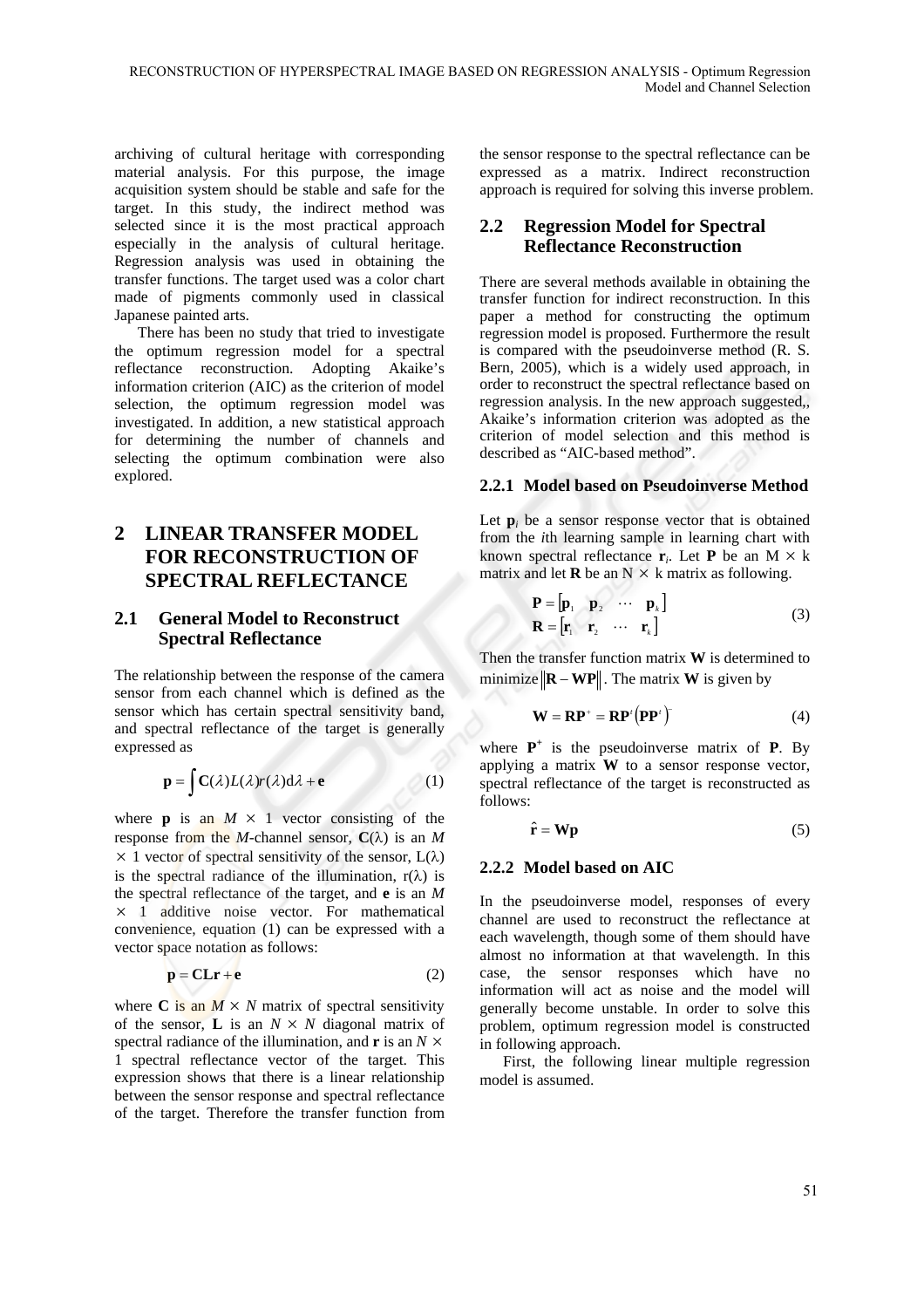$$
r_i = \sum \beta_k p_k + e \tag{6}
$$

where  $r_i$  is the reflectance at *i*th wavelength,  $p_k$  is the sensor response of *k*th channel, and *e* is a constant.  $β_k$  which minimizes  $\|\hat{r}_i - r\|$  is to be obtained by multiple regression analysis.

Next, in order to determine whether the *k*th explaining variable should be added or removed from the model, the model should be evaluated based on adequate criterion. In this paper, AIC was adopted for model selection.

In the evaluation of multiple regression models, AIC is described as follows,

$$
AIC = n \ln \left( \frac{S_e}{n} \right) + 2(k+2) + n(\ln(2\pi) + 1) \tag{7}
$$

where *n* is the number of data,  $S_e$  is the residual sum of squares, and *k* is the number of explaining variables. The model which minimize AIC should be selected. Omitting the constant terms in Equation 7, Equation 7 can be simplified as following.

$$
AIC = n \ln \left( \frac{S_e}{n} \right) + 2k \tag{8}
$$

Given that number of channel is *m*, the number of possible models is 2*<sup>m</sup>*. In this paper after optimum channel selection, which is described in next subsection, AIC was calculated for all possible models and the model with the minimum AIC was selected for every wavelength.

#### **2.2.3 Optimum Channel Selection**

In order to reconstruct the spectral reflectance accurately, the channels that have high sensitivity at a given wavelength should be selected (Hardeberg, 2003). Based on this idea, the correlation coefficient  $R<sup>2</sup>$  between reflectance at a wavelength and sensor response is adopted as the selection criterion. The channel with the highest  $R^2$  value was selected for each wavelength. By taking the  $R^2$  values into account, the channel which has low AIC was removed to minimize the number of channels.

#### **3 EXPERIMENTAL PROCEDURE**

#### **3.1 Image Acquisition**

Multispectral images were obtained using a multispectral imaging scanner developed in Kyoto University. This scanner was designed especially for

scanning of cultural assets. It consists of a monochromatic line CMOS camera unit, a flat-bed frame structure and an illumination unit, which focuses the illumination at the region of interest using a cylindrical lens. A mixed light source a metal halide lamp and a halogen lamp was used as illumination. The spectral sensitivity of the line CMOS camera is shown in Figure 1. A total of 18 filters, which determine the spectral characteristics of each channel, were used to acquire the images. The transmittance of these filters is shown in Figure 2. All 18 multispectral images were taken at a resolution of 600dpi (an approximate pixel size of 40 μm).



Figure 1: Spectral sensitivity of line CMOS camera.



Figure 2: Transmittance of filters.

A learning chart consisting of major pigments and colorants used in Japanese classic paintings was developed and employed for experiments (shown in Figure 3). They are derived from natural mineral pigments, dyes (organic compounds that are originated from plants), artificial mineral pigments, and metal powders. In this paper our interest is limited in the visible and near infrared (NIR) region; therefore the spectral reflectance of the pigment chart was measured from 400 nm to 850 nm.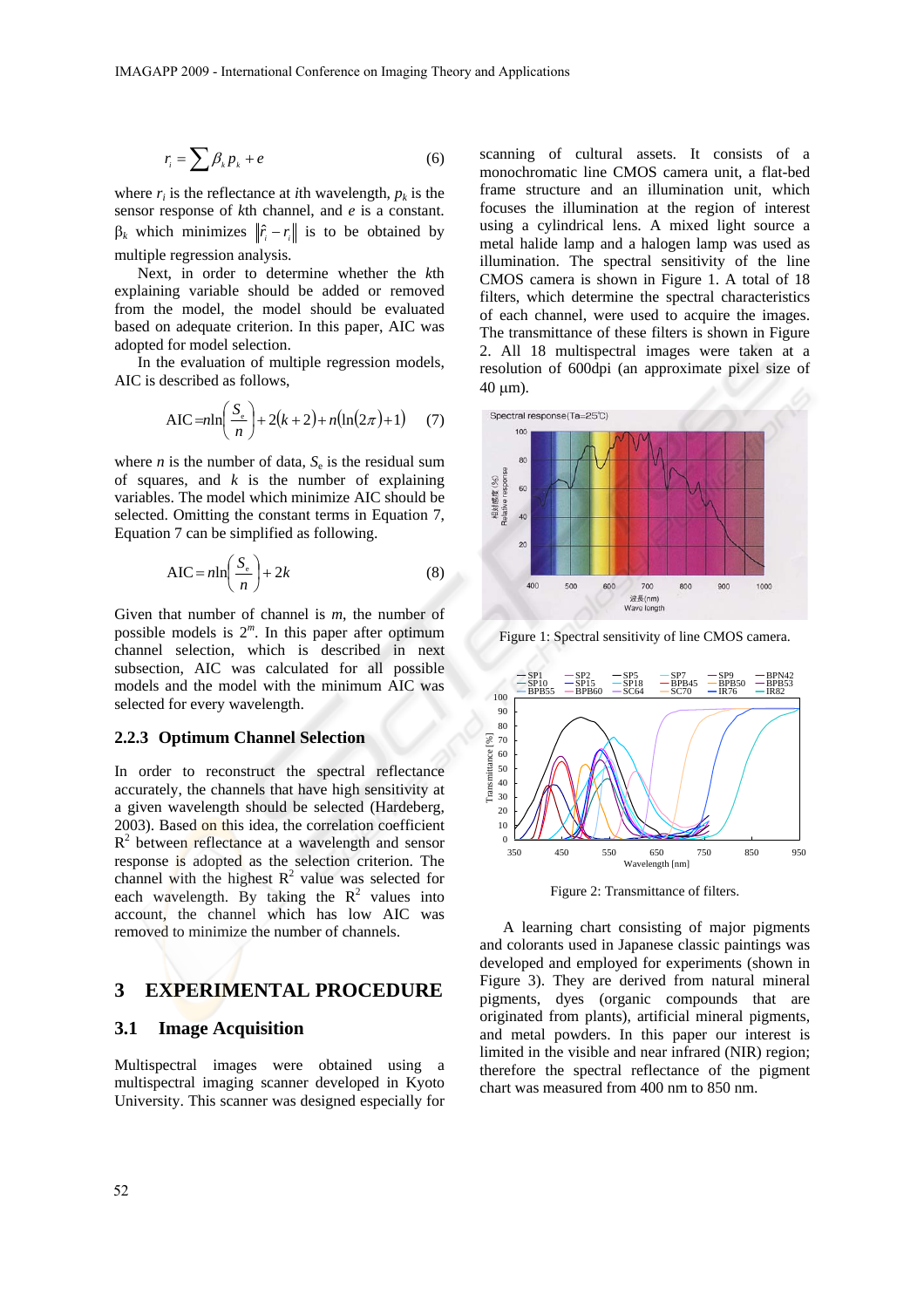

Figure 3: Pigment chart consisting of major Japanese pigments used in classical art works.

#### **3.2 Test of Linear Regression Model**

In order to test the adequacy of the linear regression model, a scatter chart of sensor response from a channel and reflectance on the pigment chart was created. A representative chart is shown in Figure 4.



Figure 4: Scatter chart of sensor response of the channel which used BPN42 filter and reflectance (a) Reflectance at 440 nm. The data points that deviated from linear correlation are circled. (b) Reflectance at 700 nm.

Figure  $4(a)$  shows the linear correlation between the sensor response and reflectance in the range when the channel has enough sensitivity. On the other hand, Figure 4(b) shows no correlation between sensor response and reflectance, which is due to the lack of useful information transmitted to the channel. In Figure  $4(a)$ , there are several data points, which

deviated from the linear correlation. These data points originated from the glossy pigment, such as metal powder, and this phenomenon can be attributed to strong specular reflections. In order to stabilize the regression model, these data point was removed from the data for subsequent analysis.

### **3.3 Channel selection**

First, single regression analysis was conducted and the correlation coefficient between the sensor response and reflectance was calculated for each wavelength. In the next step the channel with the highest correlation coefficient was selected as the most informative channel for regression model at that wavelength. At this stage 13 channels were selected. In order to minimize the number of channels, the channels with low AIC values were removed and the changes in the correlation coefficient were carefully monitored. This process is shown in Figure 5.



Figure 5: Shift of correlation coefficient.

The number of channels was reduced gradually from a total of 13 channels until there were only seven channels. However, when there were only 7 channels, the correlation coefficient dropped drastically especially between 450-500nm. Therefore 8 channels were selected following the selection criteria. The transmittance of the filters used for the selected channel is shown in Figure 6.



Figure 6: Transmittance of selected filter.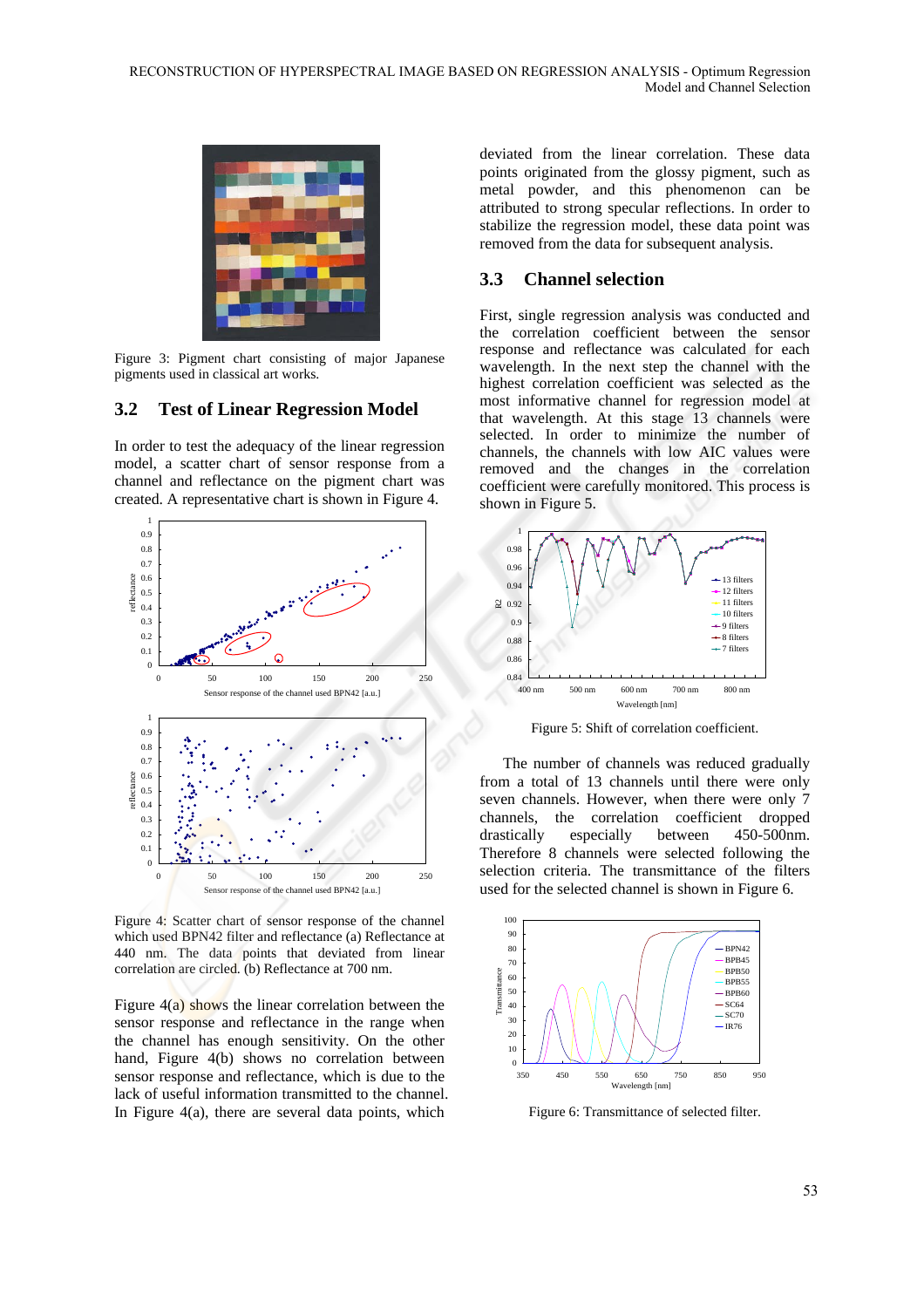#### **3.4 Model Construction**

The transfer function was calculated based on both the AIC-based method and the pseudoinverse method using the channels selected in the previous section. However, when employing the AIC-based method, it is sometimes enough to obtain the necessary information for reconstruction using fewer channels (i.e. 4-5 channels on the average). This condition is dependent on the sensitivity of the channel as a function of wavelength.

### **4 RESULTS AND DISCUSSION**

In this section, the result of spectral reflectance reconstruction is discussed in detail.

First, the result of spectral reflectance reconstruction of malachite and azurite is shown in Figure 7 as representatives. It shows that the spectral reflectance of malachite is reconstructed accurately using both methods. On the other hand, reconstructed spectral reflectance of azurite has quite a large error especially when using the pseudoinverse method. These results indicate that the reconstruction using PIM is unstable in some cases.



Figure 7: Representative result of spectral reflectance reconstruction.

Next, the root mean square error (RMSE) between the measured spectral reflectance and reconstructed spectral reflectance was derived in order to evaluate the accuracy of the reconstruction. RMSE is calculated as follows,

RMSE = 
$$
\sqrt{\frac{1}{N} (\mathbf{R} - \hat{\mathbf{R}}) \cdot (\mathbf{R} - \hat{\mathbf{R}})}
$$
 (9)

where *N* is the number of data. The result is shown in Table 1.

Table 1: Comparison between pseudoinverse method and AIC-based method.

|                  | <b>RMSE</b> | Maximum |
|------------------|-------------|---------|
|                  |             | error   |
| Pseudoinverse    | 0.0317      | 0.1424  |
| method           |             |         |
| AIC-based method | 0.0196      | 0.1155  |

This result shows that model based on AIC is a more accurate model for spectral reflectance reconstruction based on to the calculated error.

A comparison of the residual sum of squares in the wavelength region is shown in Figure 8. In this figure, every square error between measured spectral reflectance and reconstructed spectral reflectance was summed up. This result shows that the model based on pseudoinverse method has relatively large errors in the near infrared region. This phenomenon might be due to the S/N ratio of sensor response in NIR region. In NIR region, the sensitivity of the sensor is quite low so the S/N ratio of the sensor response was expected to be lower. This resulted to an upward shift of the residual noise in the NIR region. This was further aggravated because the Pseudoinverse does not have a constant term. Given that this hypothesis is correct, the result implies that AIC-based method is relatively more stable.



Figure 8: Residual sum of squares in wavelength region.

Finally, the spectral reflectance of glossy samples removed from the dataset for model construction was reconstructed. A representative result is shown in Figure 9. The result shows that neither the pseudoinverse method nor the AIC method are able to reconstruct the spectral reflectance of the glossy sample accurately. The spectral reflectance of the glossy sample is strongly dependent on the illuminance and measuring condition due to specular reflection. In order to solve this problem, the conditions in measuring the spectral reflectance and capturing the multispectral images should be accounted for.